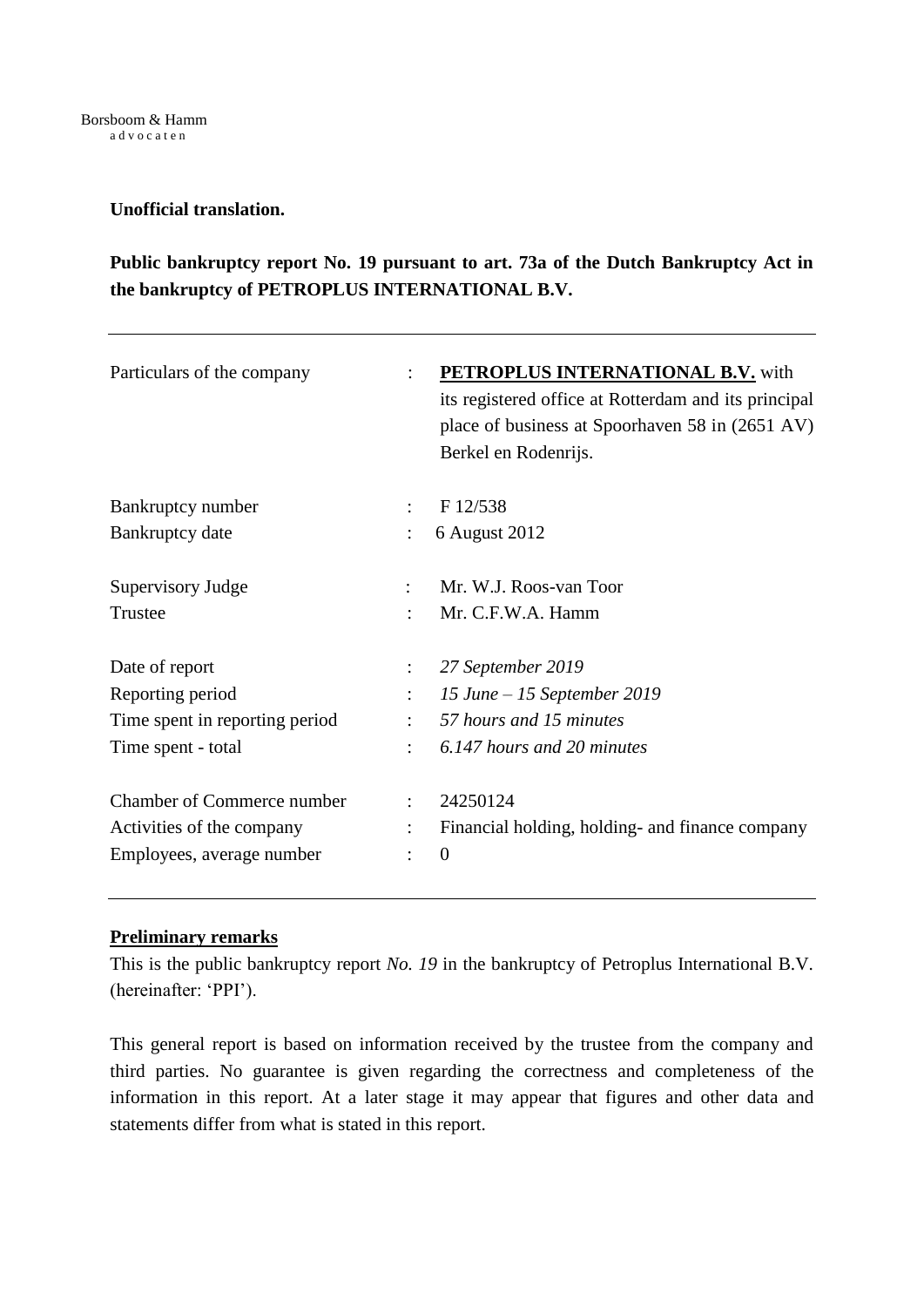- 2 -

The trustee, as his office, is not liable for any damage as a result of possible incorrect or incomplete statements and more in particular the trustee points out that this information is not suitable or intended to rely upon, to execute or waive any transaction or investment decision, including a purchase or sales decision.

No rights can be claimed from this general report and/or from any future public bankruptcy reports.

# 1.1 Management and organisation : PPI is part of the Petroplus-Group. Petroplus Holdings AG, the top holding of the group, is the 100% shareholder of PPI. Until the beginning of 2012, the Petroplus-Group was the largest independent crude oil processor in Europe with refineries in a.o. France, Belgium, Germany and the United Kingdom. Since 27 January 2012 different companies of the Petroplus-Group, including Petroplus Holdings AG, are either under suspension of payment or in state of bankruptcy (or similar procedures pursuant to foreign law). At the date of bankruptcy the board constituted of mr. R. Trienen, mr. P. Ruoff and mr. D. Slob. They have withdrawn from their function. PPI was established by official documents on 25 August 1994. 1.2 Profit and loss : result after taxes for 2011 -/- USD 89.265,000.--(based on the preliminary annual accounts for the year 2011). Result after taxes for 2010 -/- USD 32,139,000.-- (based on the annual accounts for the year 2010). 1.3 Pending legal actions : PPI has initiated an objection procedure against additional income tax assessments imposed by the Dutch tax authorities. 6 September 2013: The trustee has continued the objection procedure. The Dutch tax authorities have annulled the imposed additional income tax

### **1. SURVEY**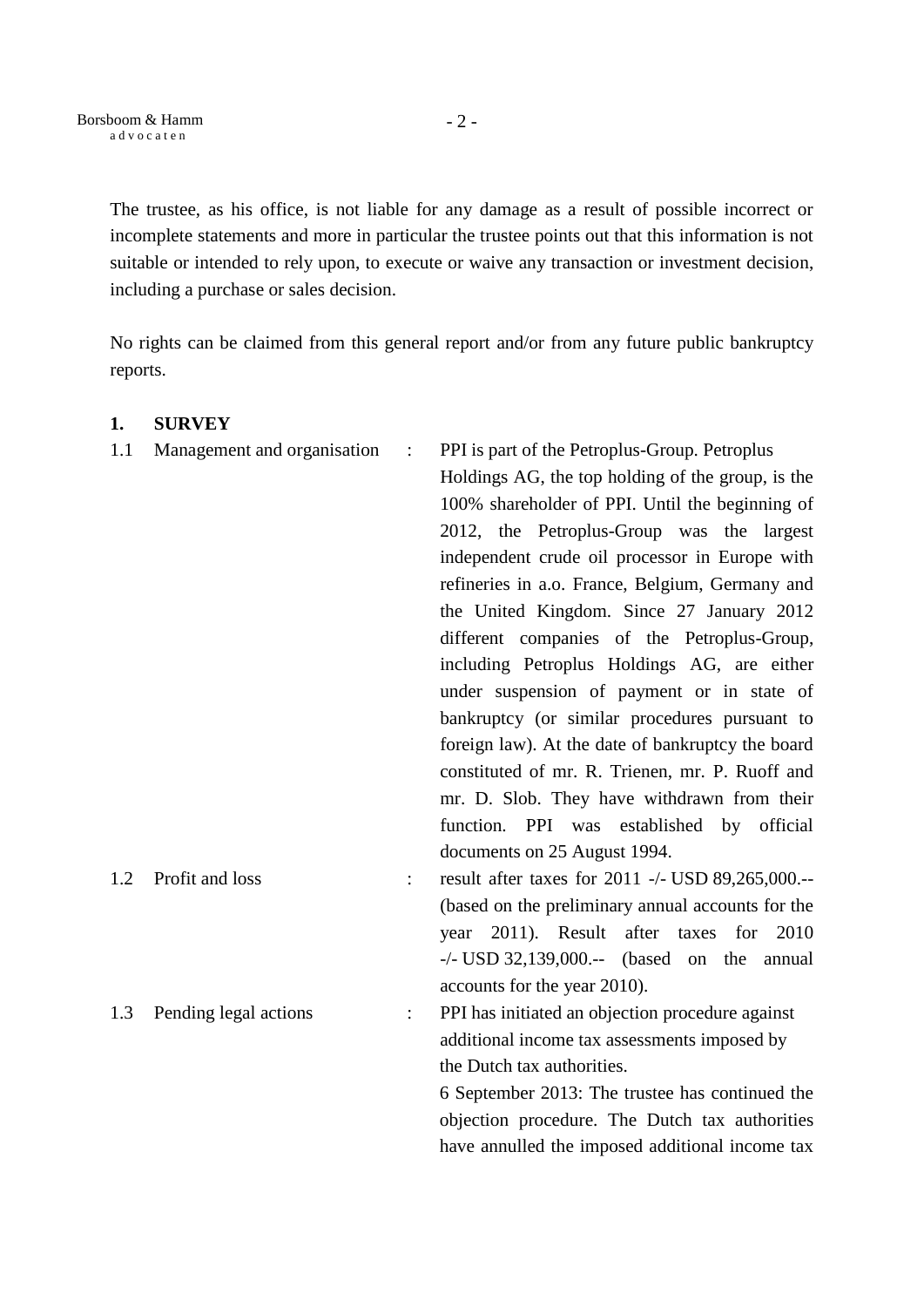assessments. The objection procedure has been terminated.

| 1.4 | Insurance               | $\ddot{\phantom{a}}$ | n/a                                                                                         |
|-----|-------------------------|----------------------|---------------------------------------------------------------------------------------------|
| 1.5 | Rent                    | $\ddot{\cdot}$       | PPI rented an archive storage with Shurgard                                                 |
|     |                         |                      | Rotterdam Alexander. Shurgard has terminated<br>contract with PPI. The archive<br>the lease |
|     |                         |                      | previously stored at Shurgard is stored elsewhere.                                          |
| 1.6 | Cause of the bankruptcy | $\ddot{\phantom{a}}$ | according to the (former) directors, the cause of                                           |
|     |                         |                      | bankruptcy of PPI is caused by the bankruptcy of                                            |
|     |                         |                      | group companies. The former directors reported                                              |
|     |                         |                      | that the Petroplus-Group got into financial                                                 |
|     |                         |                      | problems in 2011 and that in December 2011 the                                              |
|     |                         |                      | banks had frozen the credit facility of the Group.                                          |
|     |                         |                      | As a result, the Petroplus-Group remained in                                                |
|     |                         |                      | default towards bondholders, who had provided                                               |
|     |                         |                      | bond loans of USD 1.75 billion. PPI acted as                                                |
|     |                         |                      | guarantor for these received and on-lent loans,                                             |
|     |                         |                      | which guarantees have been claimed. The trustee                                             |
|     |                         |                      | is investigating the cause of bankruptcy.                                                   |
|     |                         |                      | 23 September 2016: See under 7.1 and 7.5.                                                   |
| 2.  | <b>EMPLOYEES</b>        |                      |                                                                                             |

# 2.1 Number at the time of bankruptcy : 0 2.2 Number in the year preliminary to the bankruptcy : 0 2.3 Date of notice of dismissal :  $n/a$

Activities : none.

# **3. ASSETS**

Immoveable property

| 3.1 Description         | $: \mathbf{n}/\mathbf{a}$ |
|-------------------------|---------------------------|
| 3.2 Sales proceeds      | $: \mathbf{n}/\mathbf{a}$ |
| 3.3 Mortgage            | $: \mathbf{n}/\mathbf{a}$ |
| 3.4 Estate contribution | : $n/a$                   |
|                         |                           |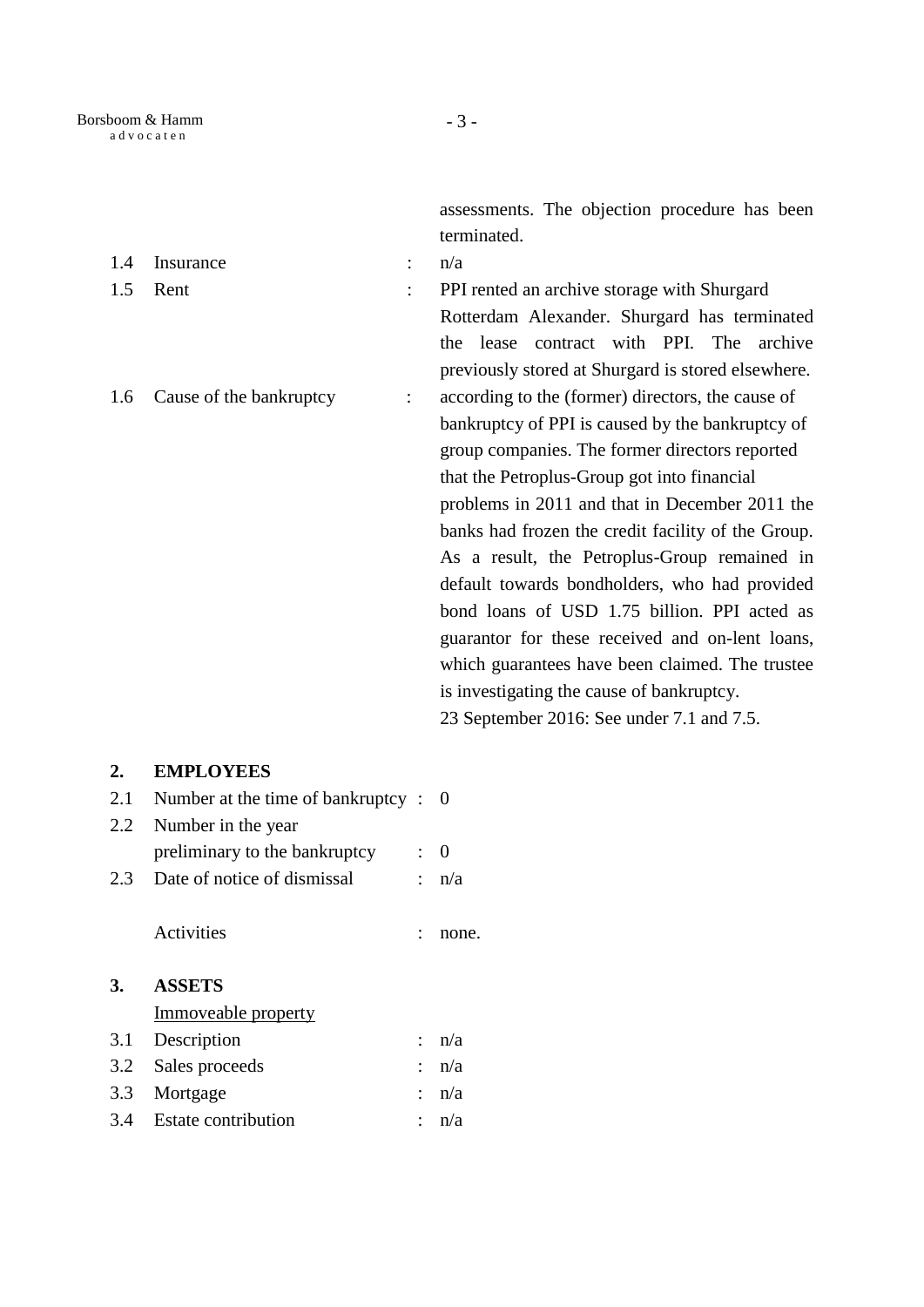|     | Activities                    |                      | none.                                                                                |
|-----|-------------------------------|----------------------|--------------------------------------------------------------------------------------|
|     | <b>Operating assets</b>       |                      |                                                                                      |
| 3.5 | Description                   | $\ddot{\phantom{0}}$ | n/a                                                                                  |
| 3.6 | Sales proceeds                | $\ddot{\phantom{a}}$ | n/a                                                                                  |
| 3.7 | Soil privilege tax            |                      | : n/a                                                                                |
|     | Activities                    |                      | none.                                                                                |
|     | Sales proceeds and activities |                      |                                                                                      |
| 3.8 | Description                   |                      | : $n/a$                                                                              |
| 3.9 | Sales proceeds                |                      | n/a                                                                                  |
|     | 3.10 Estate contribution      | ÷                    | n/a                                                                                  |
|     | <b>Activities</b>             |                      | none.                                                                                |
|     | Other assets                  |                      |                                                                                      |
|     | 3.11 Description              | $\ddot{\phantom{a}}$ | At the date of bankruptcy PPI had an equity<br>interest of 10% in three foreign comp |
|     |                               |                      | Transalpine<br>Olleitung<br>Deutsche<br>G                                            |
|     |                               |                      | Transalpine Olleitung in Osterreich Gesmbl                                           |

est of 10% in three foreign companies, sche Transalpine Olleitung GmbH, salpine Olleitung in Osterreich GesmbH and Societá Italiana per l'Oleodotta Transalpino S.p.A. ('**TAL companies**'). The trustee has sold these shares by agreement dated 22 August 2012. The shares were transferred to the buyer on 4 December 2012. The purchase price of EUR 6.5 million is received by the bankrupt estate.

PPI also holds shares in different group companies that are insolvent or in state of bankruptcy and/or being liquidated. The trustee is investigating this.

6 September 2013: The investigation of the trustee points out that no revenue for the bankrupt estate is to be expected from these assets.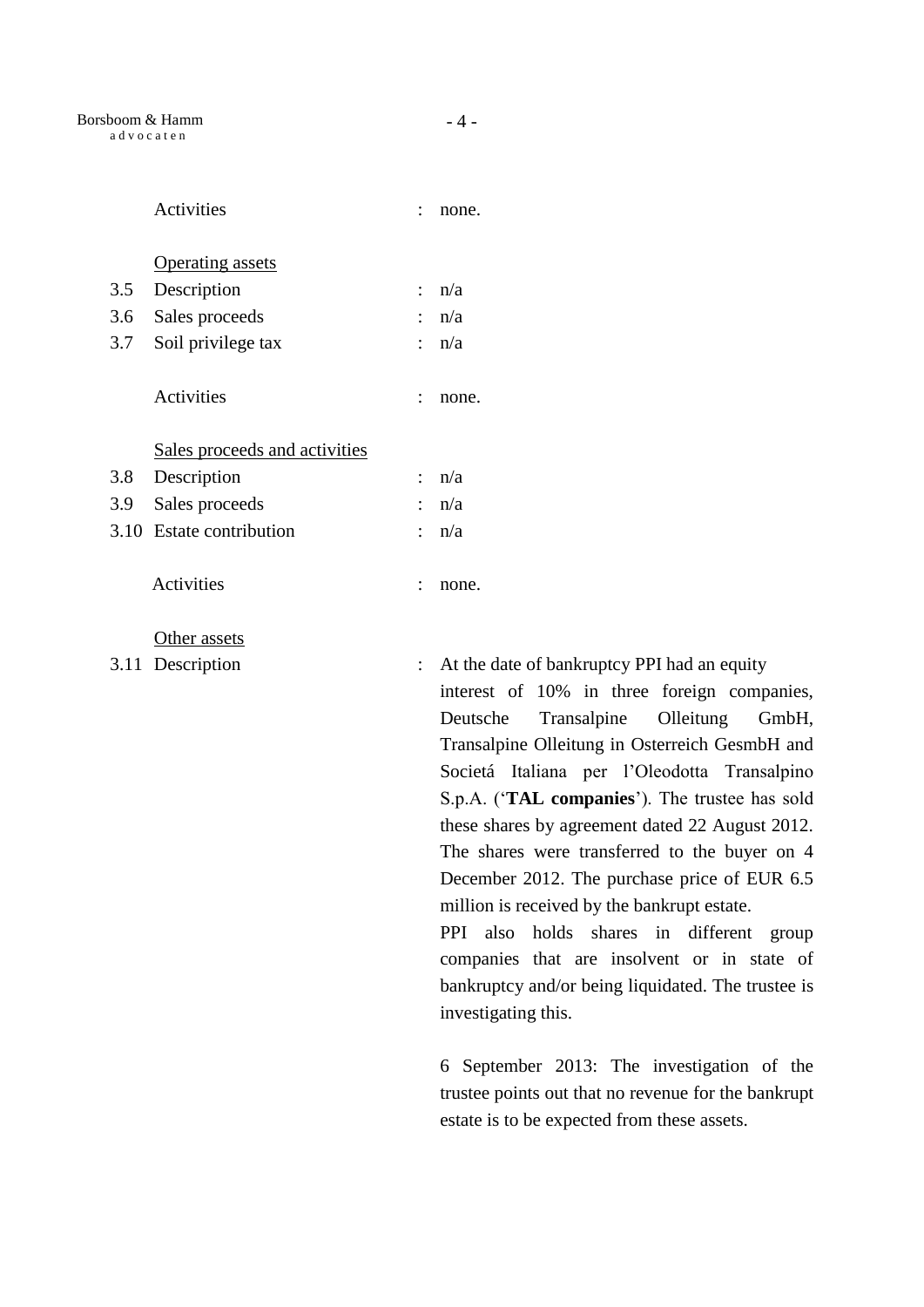5 March 2014: PPI has a 99,9% interest in the Belgian company Petrobel N.V. which is insolvent and in liquidation. A payment to the shareholders of Petrobel N.V. is not to be expected.

22 September 2015: PPI holds one share in the bankrupt Belgian company Universal Holding N.V. The trustee of Universal Holding N.V. stated that PPI will not receive payments from the estate of Universal Holding N.V.

3.12 Sales proceeds : EUR 6.5 million.

Activities : none left.

#### **4. DEBTORS**

4.1 Amount receivable : the books and records of PPI show that PPI had claims of USD 1,725,809,137.-- on foreign group companies at the date of bankruptcy. These group companies are insolvent, the most and the most important ones are bankrupt. The trustee has filed claims in the relevant bankruptcies respectively insolvency proceedings. Part of these claims are provisionally contested. Correspondence and negotiations and proceedings about this are currently taking place.

> 5 March 2013: PPI has a substantial claim on its Swiss subsidiary Petroplus Marketing AG ('**PMAG**'). PMAG is involved in insolvency proceedings and is being compulsory liquidated. In order to ensure a formal position in those insolvency proceeding, the trustee has filed a request with the Swiss court to recognize the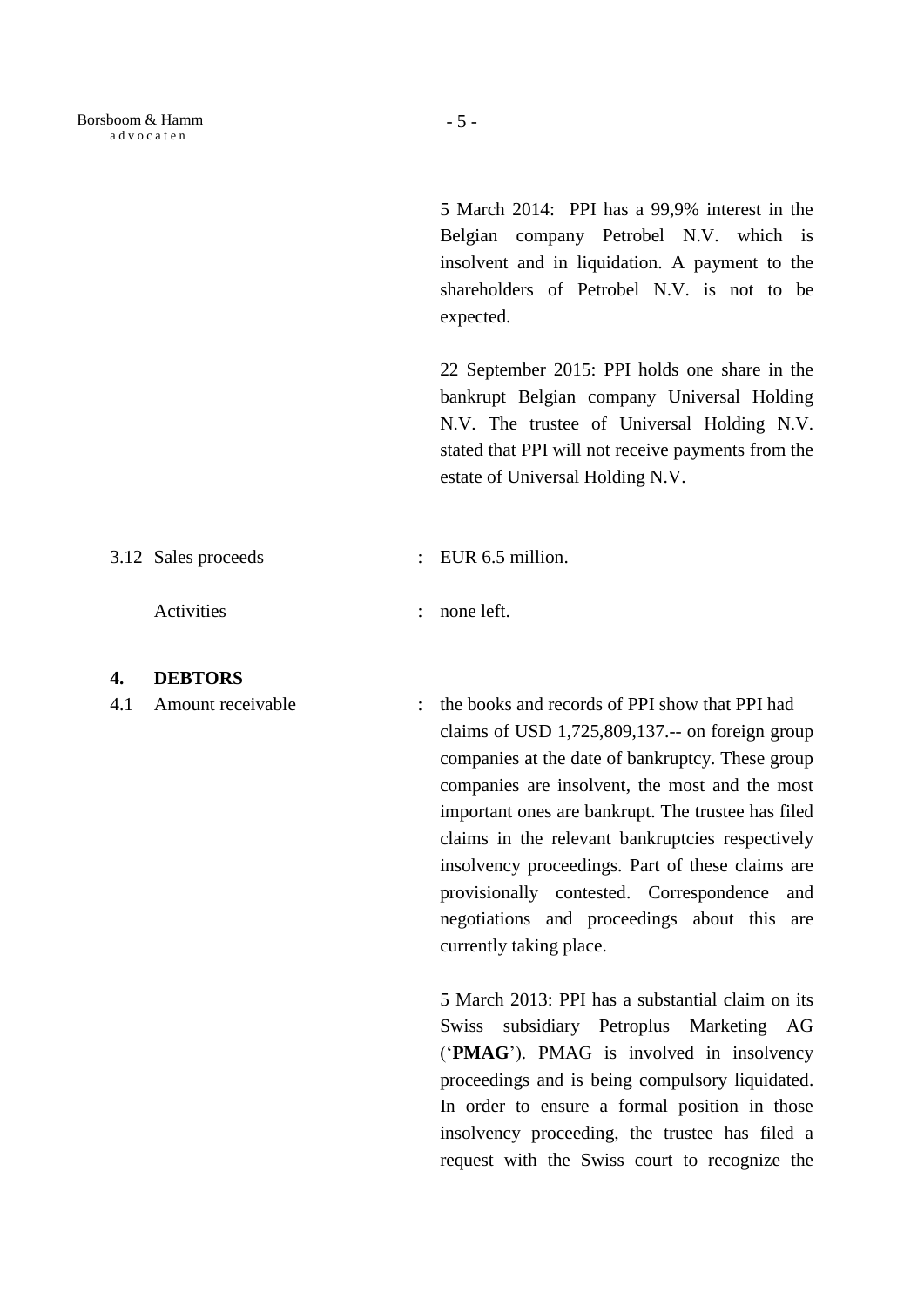Borsboom & Hamm a d v o c a t e n

> Dutch Bankruptcy Proceedings in Switzerland. The court of first instance and the court of appeal have rejected the trustee's request for recognition. 5 September 2014: The trustee has filed appeal in cassation against the decision of the Swiss court of appeal.

> 5 March 2015: The trustee is awaiting the judgement of the Swiss cassation court.

> The trustee has, with the consent of the supervisory judge sold the claim on PMAG for EUR 2.1 million to Deutsche Bank Trust Company Americas ('**DBTCA**'). After the fulfilment of a condition precedent on the part of DBTCA, the assignment of the claim shall be completed. The trustee has informed and requested the creditors of PPI by letters and by the interim report of 15 January 2015, to express their objections, if any, to the assignment of the claim. No objections have been filed. Reference is made to the interim report of 15 January 2015 for additional information regarding the assignment of this claim.

> 22 September 2015: The claim of PPI on PMAG was transferred to DBTCA.

> The purchase price of EUR 2,1 million was received by the estate of PPI.

> On 27 March 2015 the Swiss Cassation Court gave a positive decision on the trustee's request for acknowledgement of the Dutch bankruptcy order of PPI in Switzerland.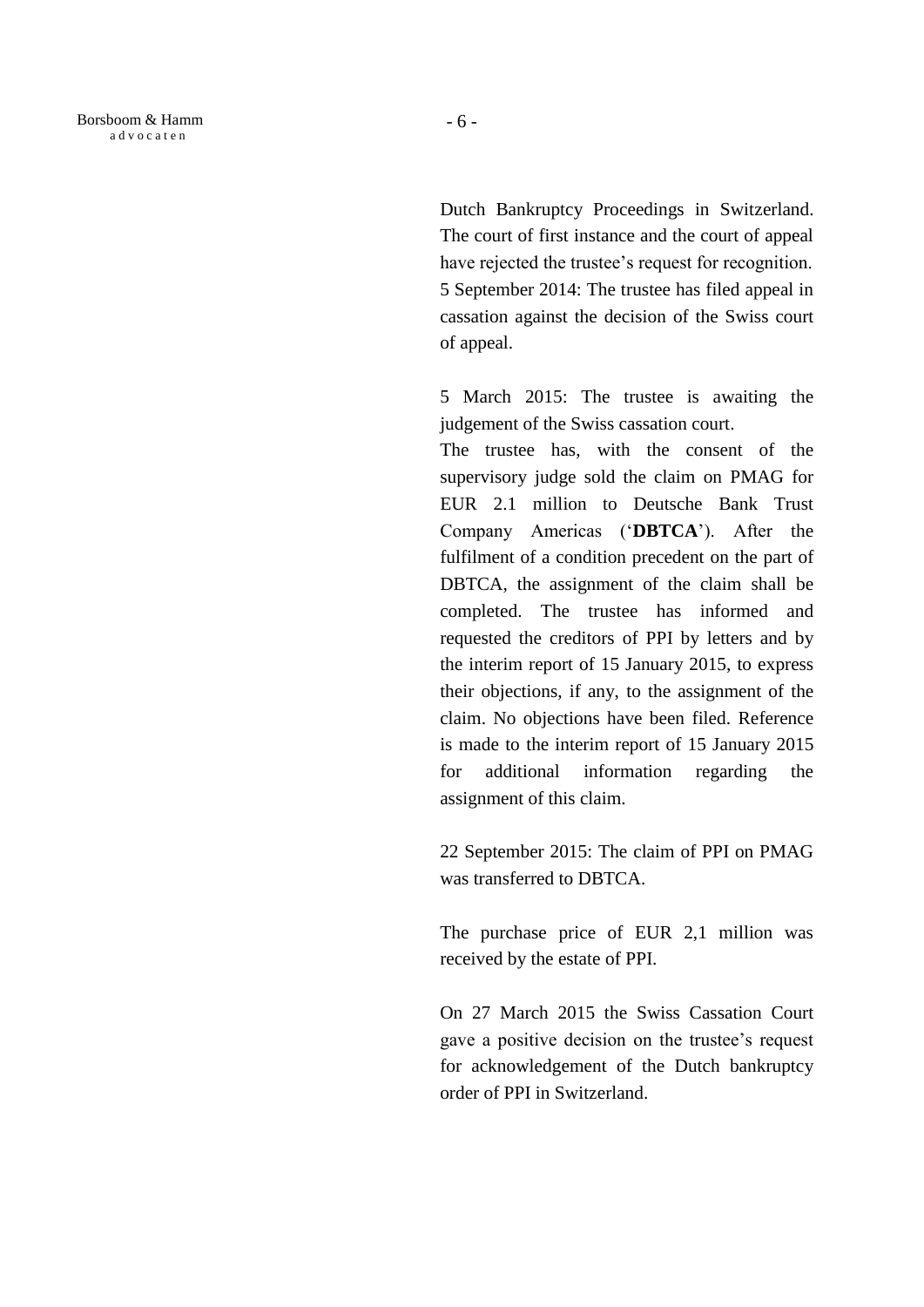The Swiss Kantonsgericht Zug ordered the opening of mini-bankruptcy proceedings on 11 June 2015 and the Bankruptcy Authority of the Zug district was appointed the 'Swiss trustee of PPI'. The Swiss trustee is gathering information on the Swiss assets of PPI and also examines if there are preferential creditors that have a claim on PPI. If there are no preferential creditors (as expected), the Swiss assets of PPI will be made available to the Dutch trustee.

23 March 2016: an amicable settlement was reached between the trustee of PPI and the trustees of PMAG and DBTCA. The settlement concerns the aforementioned remainders of PPI's subordinated claim of USD 10 million on the bankrupt company PMAG.

The aforementioned parties agreed that CHF 5,078,150.- of PPI's claim of in total CHF 9,233,000.- is admitted as an unsecured claim in the PMAG bankruptcy. The trustees of PMAG expect to pay between 3,97% and 17,99% of each unsecured claim. Payments will be made via the Swiss bankruptcy of PPI. DBTCA reserved the right to claim payments with preference. Reference is made to the interim report of 15 January 2015 for additional information regarding the position of DBTCA.

23 September 2016: In the next reporting period an interim dividend from the bankruptcy of PMAG at about EUR 700,000 is expected. The trustees of PMAG will distribute this dividend to the estate of the Swiss mini-bankruptcy proceedings of PPI. This dividend will be paid to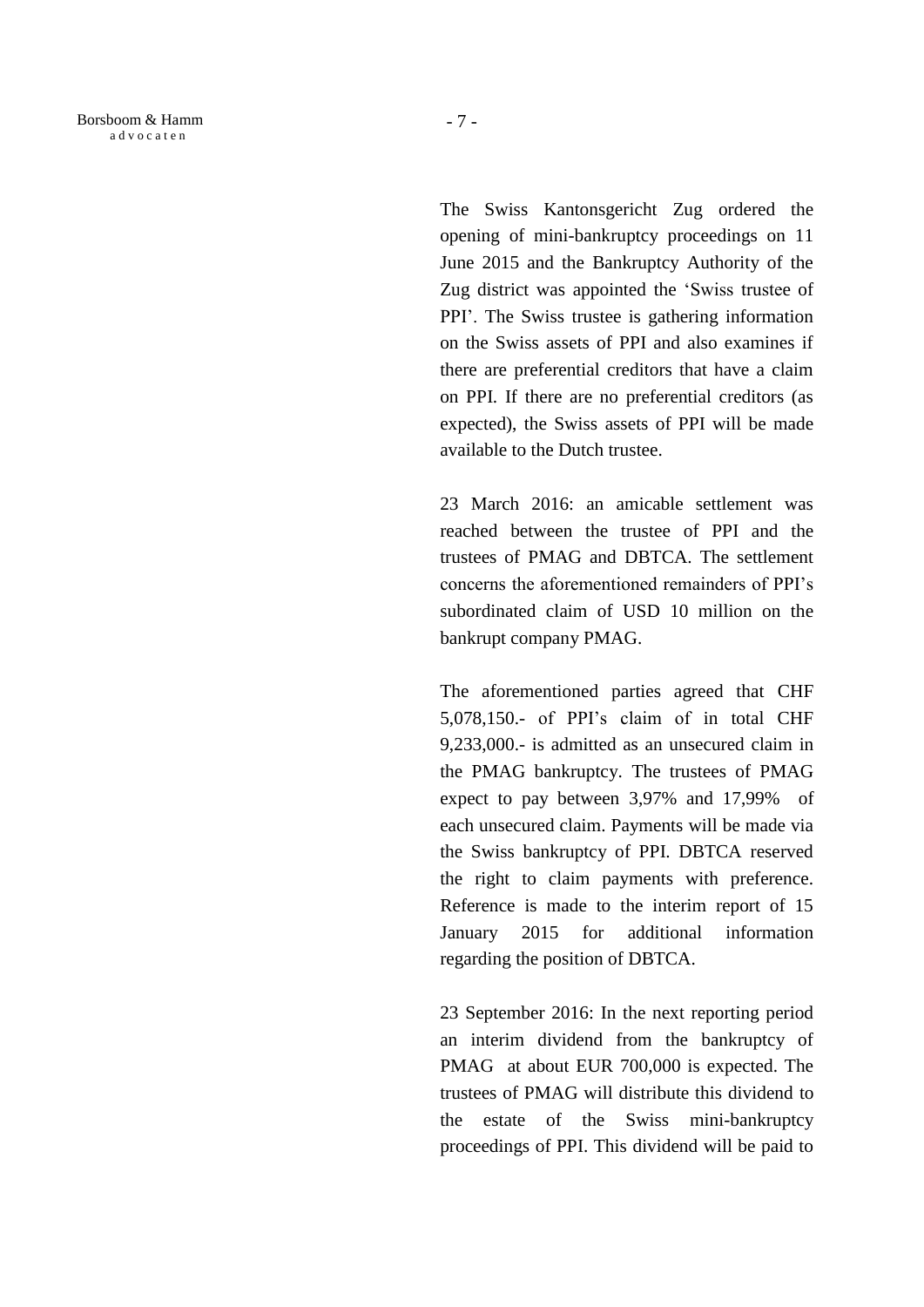Borsboom & Hamm a d v o c a t e n

the Dutch estate of PPI, if no Swiss preferential creditors will make a claim in the Swiss minibankruptcy proceedings and after verification of the Dutch claims in the Dutch insolvency proceedings.

23 March 2017: the trustee is preparing the verification of the Dutch claims.

25 September 2017: the meeting of creditors for the verification of the claims will take place on 24 January 2018.

27 March 2018: the meeting of creditors took place on 24 January 2018. Except for one disputed claim, all the other submitted claims were validated (see under 8 hereinafter).

The Swiss lawyer of the bankrupt estate is preparing a request to the Swiss Bankruptcy Authority in the Swiss mini-bankruptcy of PPI in order to make the Swiss assets of PPI (which are held by the Swiss Bankruptcy Authority) available to the Dutch trustee.

27 June 2018: the Swiss Kantonsgericht Zug has decided that the Swiss Bankruptcy Authority is allowed to transfer the Swiss assets to the account of the Dutch bankrupt estate. The Dutch trustee is currently waiting for the assets to be transferred.

27 September 2018: the Dutch bankrupt estate has received EUR 1,076,461.35 from the Swiss Bankruptcy Authority.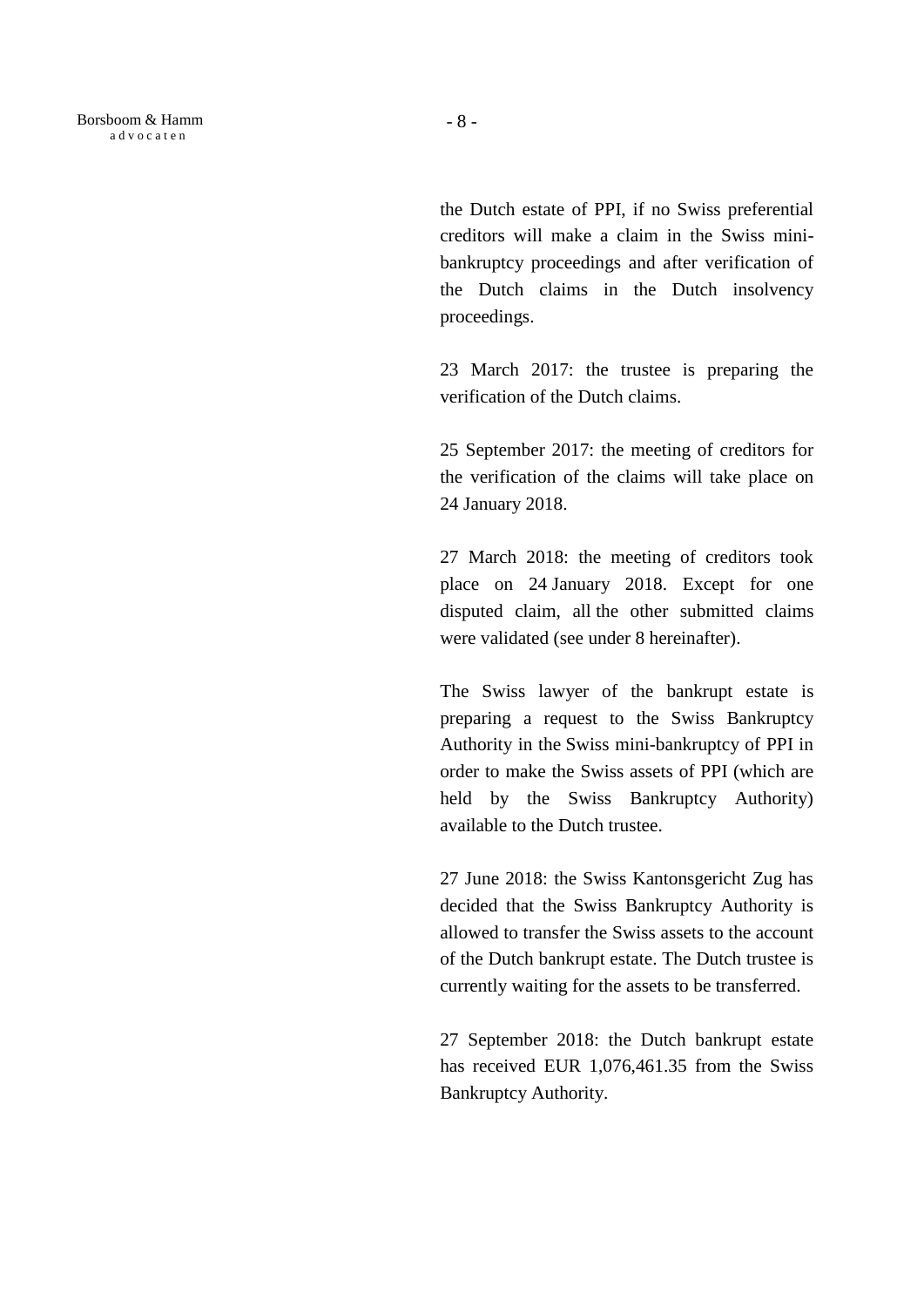Borsboom & Hamm a d v o c a t e n

> 5 March 2013: PPI has a substantial claim on its English subsidiary Petroplus Refining & Marketing Ltd. ('**PRML**'). This company is also involved in insolvency proceedings. The liquidators of PRML have taken the position that the claim of PPI on PRML is subordinated to the unsecured creditors, as a result of which PPI will not participate in the dividend to unsecured creditors. This is subject to discussions taking place.

> 5 September 2014: The trustee has advanced a defence against the position of the liquidators of PRML.

> 5 September 2014: The largest creditor in the bankruptcy of PPI and in the other Petroplusbankruptcies proposes that he will have a coordinating role between all bankruptcies to enhance an efficient and less expensive liquidation in order to realise a higher revenue.

> 23 March 2016: a settlement with the trustees of PRML has not been reached yet. The trustees of PRML stated that they are looking for a solution to the problem of subordination, that will benefit all creditors.

> 23 September 2016: The trustees of PMAG maintain the view that the claim of PPI against PMAG is subordinated to the non-privileged claims of PRML. The trustee sees insufficient basis to make objections against this point of view.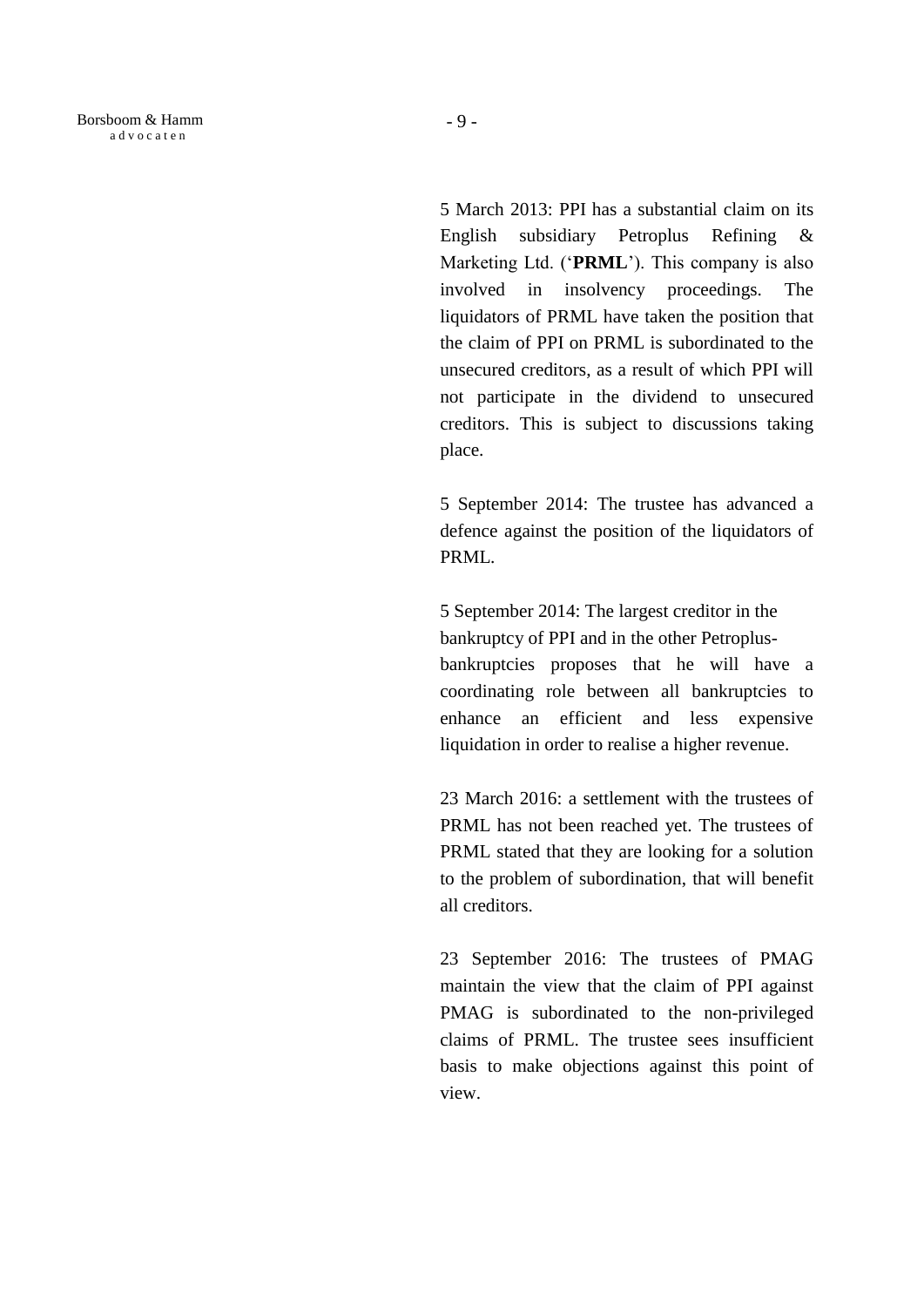23 March 2016: In the bankruptcy of SKI Participations SA the claim of PPI was admitted for EUR 1,260,295.02. In this context a payment of EUR 1,970.85 was received.

- 4.2 Proceeds : 22 September 2015: EUR 2,1 million + p.m. 23 March 2016: EUR 2,101,970.85 + p.m. 27 September 2018: EUR 3,178,432.20 + p.m. 4.3 Estate contribution : n/a
	- Activities : see under 4.1.
- **5. BANK / SECURITY**
- 5.1 Claims of bank(s) : PPI has kept bank accounts at Delta Lloyd and Deutsche Bank. These accounts showed a credit balance at the date of bankruptcy, which credit balance is transferred to the account of the bankrupt estate.

23 March 2017: in the last reporting period it turned out that PPI kept an account with a credit balance at Willis Towers Watson. Willis Towers Watson has transferred EUR 18,219.86 to the account of the bankrupt estate.

- 5.2 Lease contracts : n/a
- 

5.3 Description of securities : the directors have stated that PPI has not provided securities. Meanwhile it proves that major creditors claim substantial pledge- and assignment rights on the principal claims of PPI on third parties. The trustee is investigating this.

> 23 March 2016: Research has shown that PPI assigned a claim on PMAG of USD 200 million plus interest under English law to a third party as security.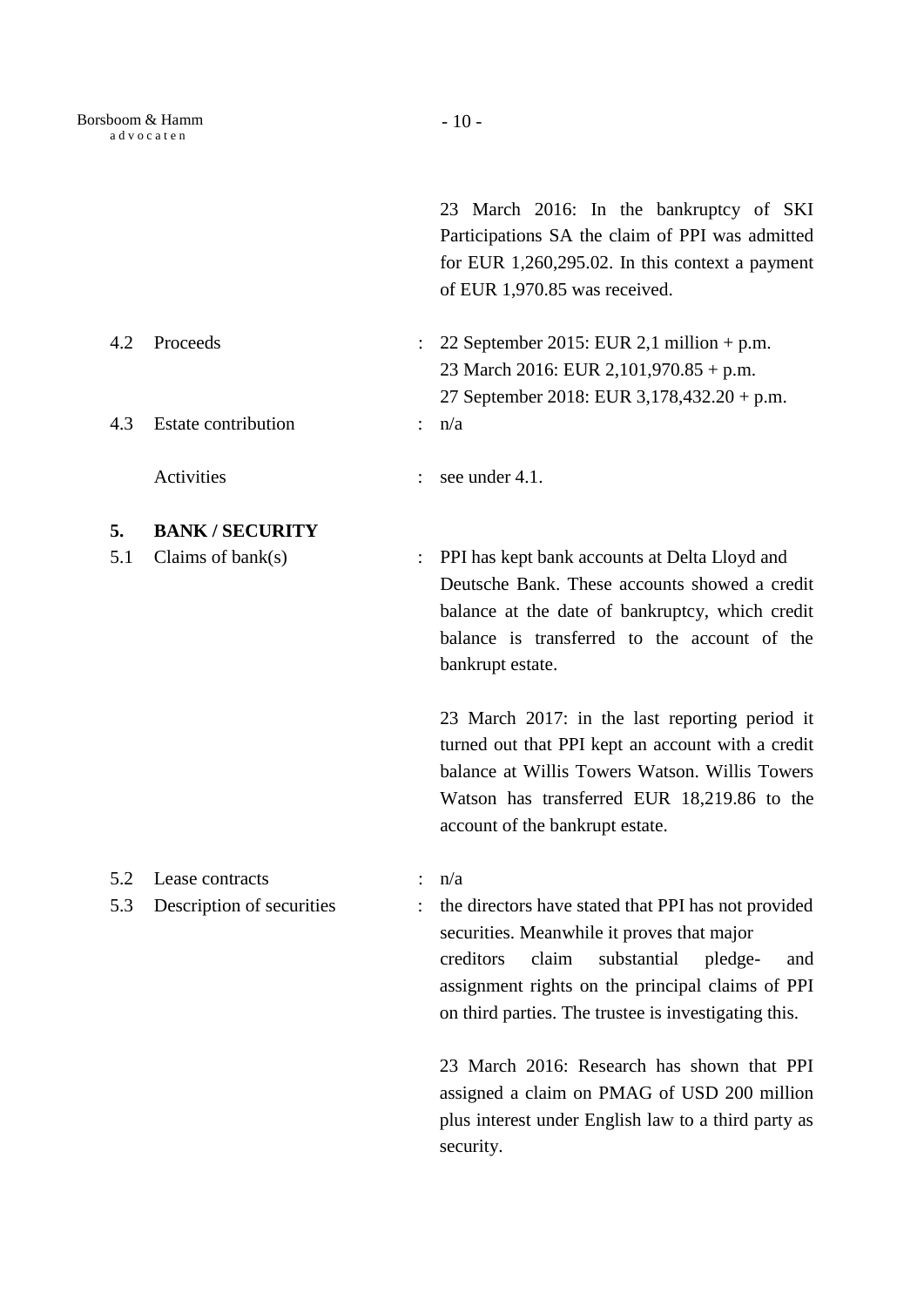| 5.4 | Secured creditors position                          |    | n/a                                                                                                                                                                                                      |
|-----|-----------------------------------------------------|----|----------------------------------------------------------------------------------------------------------------------------------------------------------------------------------------------------------|
| 5.5 | <b>Estate contribution</b>                          |    | n/a                                                                                                                                                                                                      |
| 5.6 | Retention of title                                  |    | n/a                                                                                                                                                                                                      |
| 5.7 | Rights of recovery                                  |    | n/a                                                                                                                                                                                                      |
| 5.8 | Rights of retention                                 |    | : n/a                                                                                                                                                                                                    |
|     | Activities                                          |    | there are no activities left.                                                                                                                                                                            |
| 6.  | <b>CONTINUATION / RELAUNCH / TRANSFER OF ASSETS</b> |    |                                                                                                                                                                                                          |
| 6.1 | Description                                         |    | : $n/a$                                                                                                                                                                                                  |
| 6.2 | Proceeds                                            | ÷. | n/a                                                                                                                                                                                                      |
|     | Activities                                          |    | there are no activities left.                                                                                                                                                                            |
| 7.  | <b>LAWFULNESS</b>                                   |    |                                                                                                                                                                                                          |
| 7.1 | Accounting obligation                               |    | under investigation. The books and records of PPI<br>are in the possession of PPI's Swiss subsidiary,<br>PMAG. The books and records of PPI are not<br>available in the Netherlands. Based on Swiss law, |

ords of PPI are not Based on Swiss law, the administrators of PMAG are not willing to hand over the books and records of PPI to the bankrupt estate without a court order. Via a letter of request, as referred to in art. 1 and 3 of the Hague Convention of 18 March 1970 on the taking of Evidence in civil or commercial matters the Obergericht Zug, Switzerland has been asked to make it possible for the trustee of PPI to obtain the entire hard copy and digital books and records of PPI that are stored at PMAG in Switzerland.

6 September 2013: The bankrupt estate has obtained a part of the physical books and records of PPI from PMAG. Furthermore, the trustee has received books and records from the directors. The received books and records have been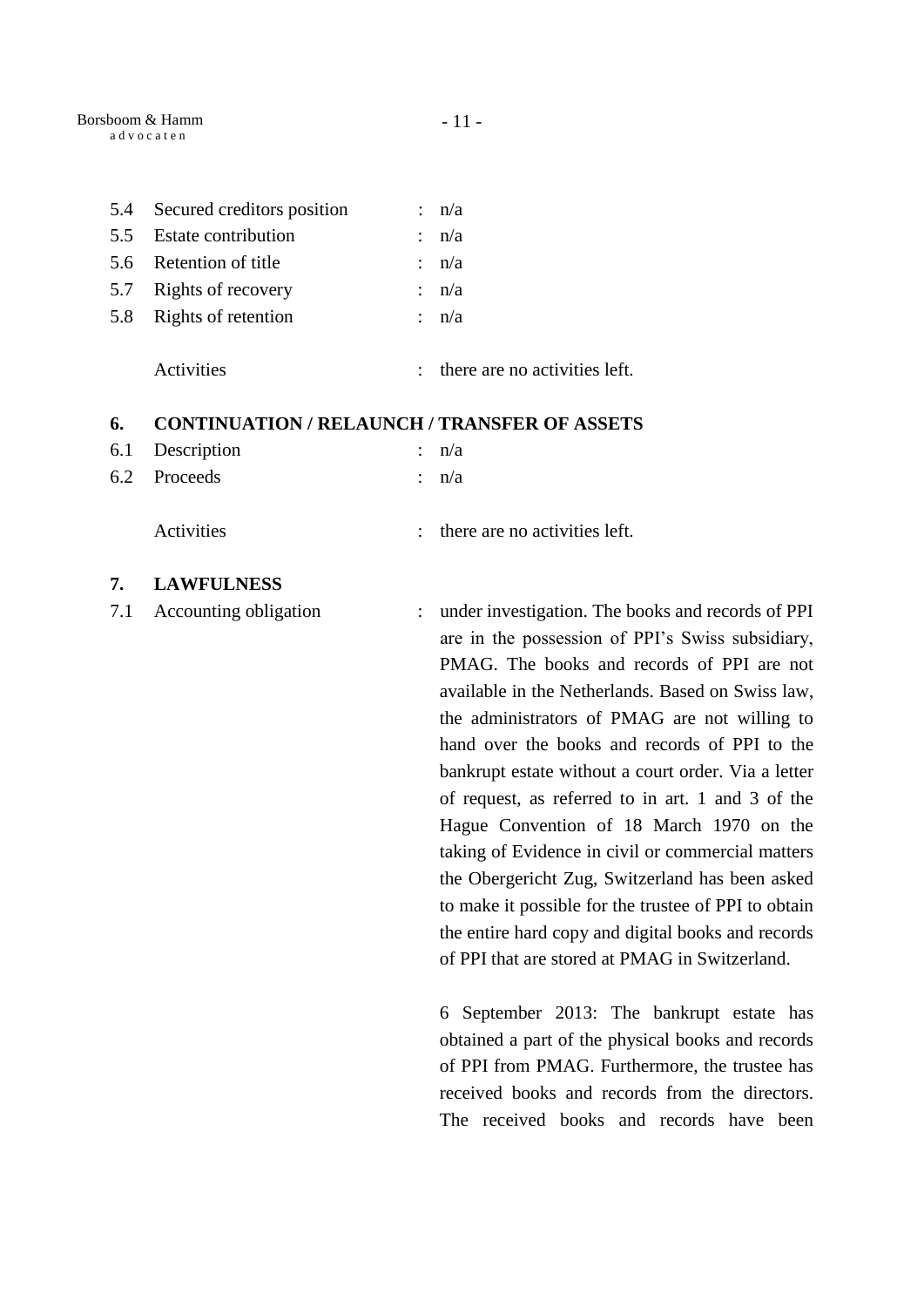inventoried and are being investigated by the trustee.

5 March 2014: The received books and records of PPI have been investigated and processed.

 22 September 2015: the trustee appointed an external expert to assess the administration and policy of PPI. The expert's report is expected to be finalized coming reporting period and presented for feedback to the former directors of PPI. The fact that a lot of information about PPI can only be found in Switzerland, will not be handed over and that the computer systems of the Petroplus-group, that give access to the administration of PPI, are not accessible is a complicating factor and causes sincere delay.

23 March 2016: the external expert sent his draft report to the former directors for feedback for comment.

23 September 2016: See under 7.5.

7.2 Filing of annual accounts : the annual accounts of 2010 are published on 30 September 2011; the annual accounts of 2009 are published on 3 May 2010; the annual accounts of 2008 are published on 26 October 2009. 7.3 Auditor's audit certificate : no audit certificate is attached to the annual accounts (exemption on the grounds of art. 2:396 of the Dutch Civil Code). 7.4 Share payment obligation :  $n/a$ 7.5 Improper management : under investigation. Based on his provisional findings the trustee is preliminary of the

opinion that the former directors of PPI have manifestly improperly managed PPI. Also to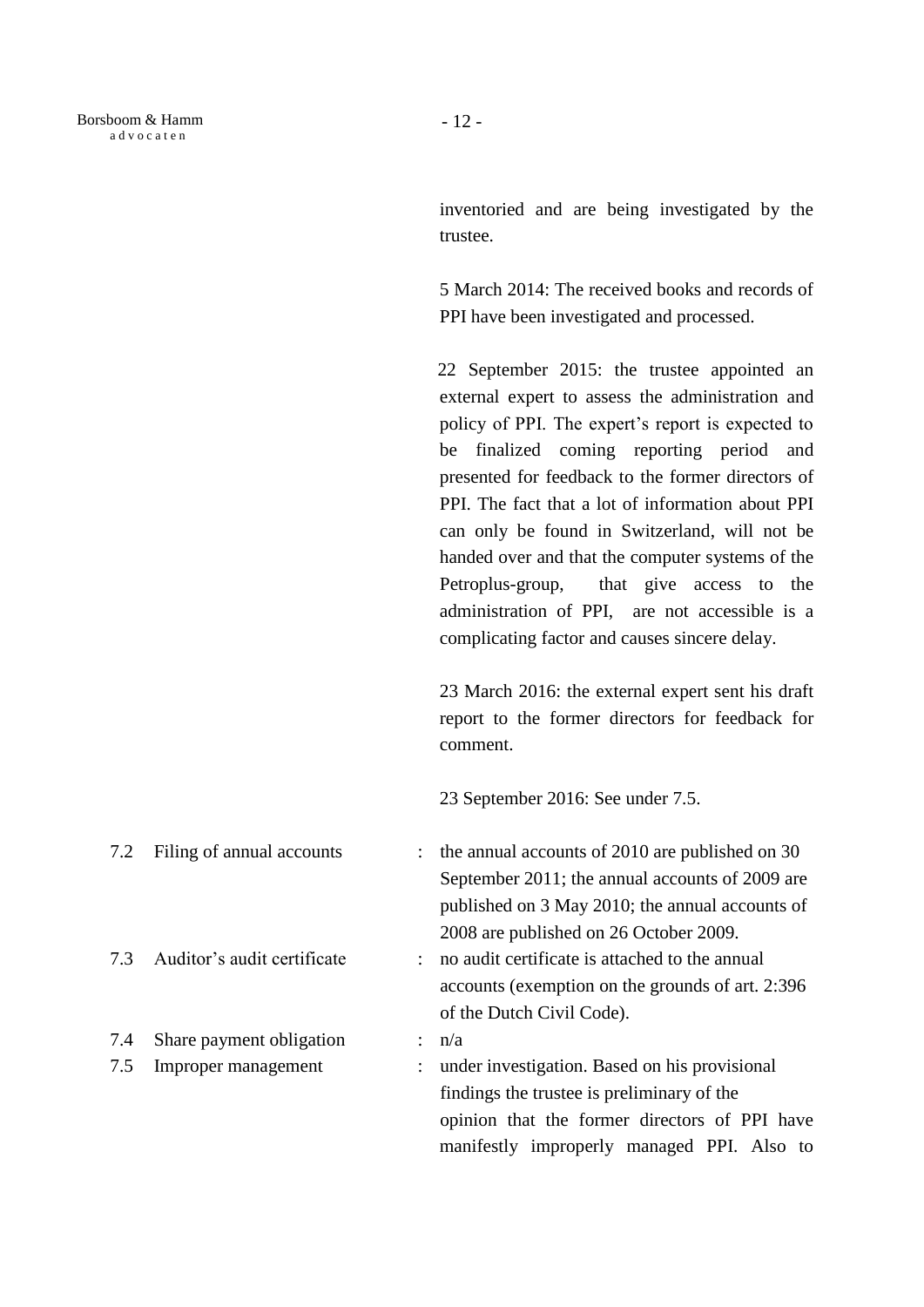secure the time limit for reporting a claim stated in the Directors' and Officers' Liability Insurance policy the trustee has held the former directors liable for the deficit in the bankruptcy in December 2012. The trustee is investigating this further, has asked the directors to comment and has reserved the right to subsequently amend, supplement and/or withdraw the accusations and claims.

6 September 2013: The directors have disputed their liability. The trustee continues his investigations and involves the statements of the directors and the received books and records in his investigation.

5 March 2014: The trustee has made a factual reconstruction of the rights and obligations of PPI and, as far as possible, of the policy and course of business of PPI. Based on this reconstruction and the comments of the directors, the trustee will form a final opinion about the management of PPI and the important causes of the bankruptcy.

5 September 2014: The meeting with the former directors will take place in the next reporting period. Also further investigations will take place as a result of information received from the directors.

6 March 2015: The meeting with the former directors has taken place.

The trustee carries out further investigations. After completion of his investigations the trustee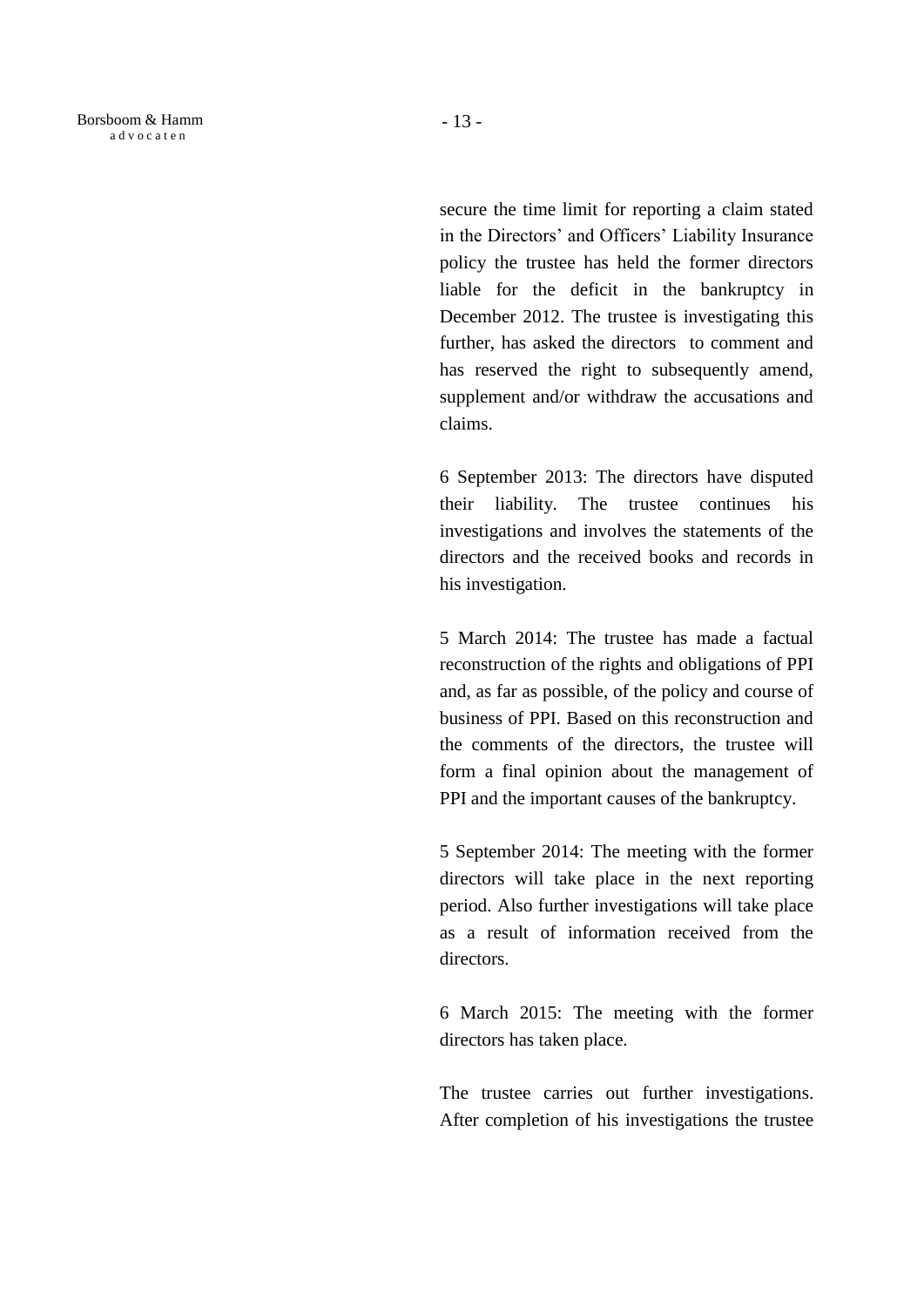will send his preliminary findings to the (former) directors for their comment.

22 September 2015: coming reporting period the aforementioned investigations will be finalized and presented for feedback to the former directors of PPI.

23 March 2016: the external expert sent his report to the former directors for comment.

23 September 2016: The former directors have commented the draft report. The external expert will incorporate these comments where relevant.

The external expert will finalize his report in the coming reporting period.

After the report has been finalized, the trustee will form his final opinion about the management of PPI and the important causes of the bankruptcy. This opinion will be submitted to the (former) directors for their comment, after which the trustee will decide if legal actions would be started.

23 March 2017: the external expert has finalized his report. In view of the final report the trustee maintains his claim for liability . The trustee and (the lawyers of) the former directors are investigating whether this matter can be solved through mediation.

25 September 2017: Mediation has started.

27 December 2017: Mediation is ongoing.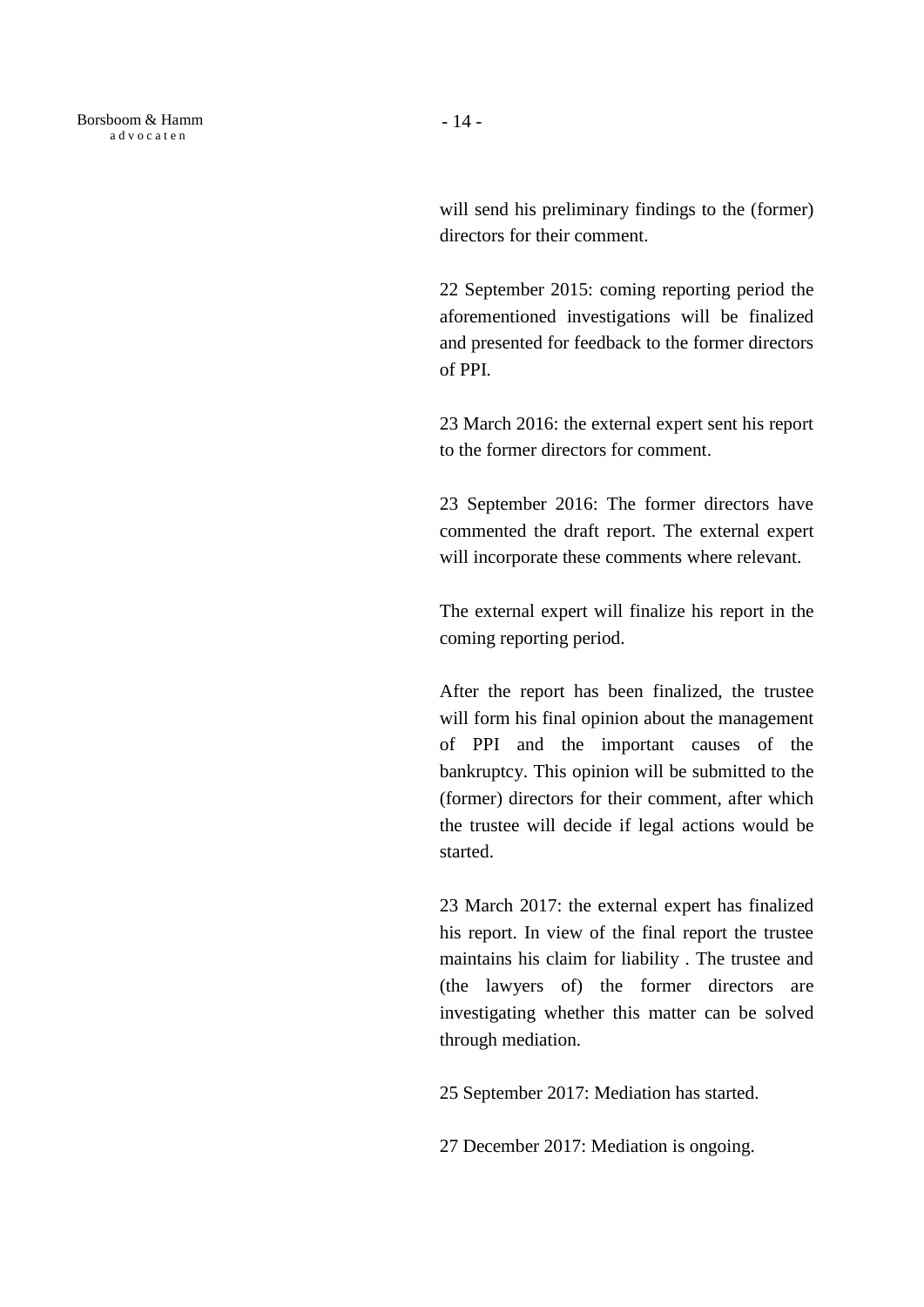27 March 2018: Mediation is ongoing.

27 June 2018: Mediation is ongoing. Experts have been appointed to advise the trustee on certain issues.

27 September 2018: Mediation is ongoing.

27 December 2018: Mediation is ongoing.

27 March 2019: Mediation is ongoing.

27 June 2019: Mediation is ongoing.

*27 September 2019: Mediation is ongoing.*

7.6 Fraudulent acts in respect of creditors : under investigation.

Activities : continuing the mediation discussions and possibly starting legal proceedings if the mediation fails.

# **8. CREDITORS**

| 8.1 |                                | Claims against the bankrupt estate : EUR $490.88 + P.M.$ (liquidation costs); |
|-----|--------------------------------|-------------------------------------------------------------------------------|
| 8.2 | Preferential claim of the tax  |                                                                               |
|     | authorities                    | : EUR $13,257$ ;                                                              |
| 8.3 | Preferential claim of Social   |                                                                               |
|     | Security Agency "UWV"          | : $n/a$                                                                       |
| 8.4 | Other preferential creditors   | $\colon$ EUR 0;                                                               |
| 8.5 | Number of unsecured creditors  | approximately 19.                                                             |
| 8.6 | Claim of unsecured creditors   | : EUR $3,512,382,281.31$ ;                                                    |
| 8.7 | Expected liquidation procedure | : Distribution to preferential creditors and                                  |
|     |                                | unsecured creditors after the creditor's meeting.                             |
|     |                                | The creditor's meeting will take place on 24                                  |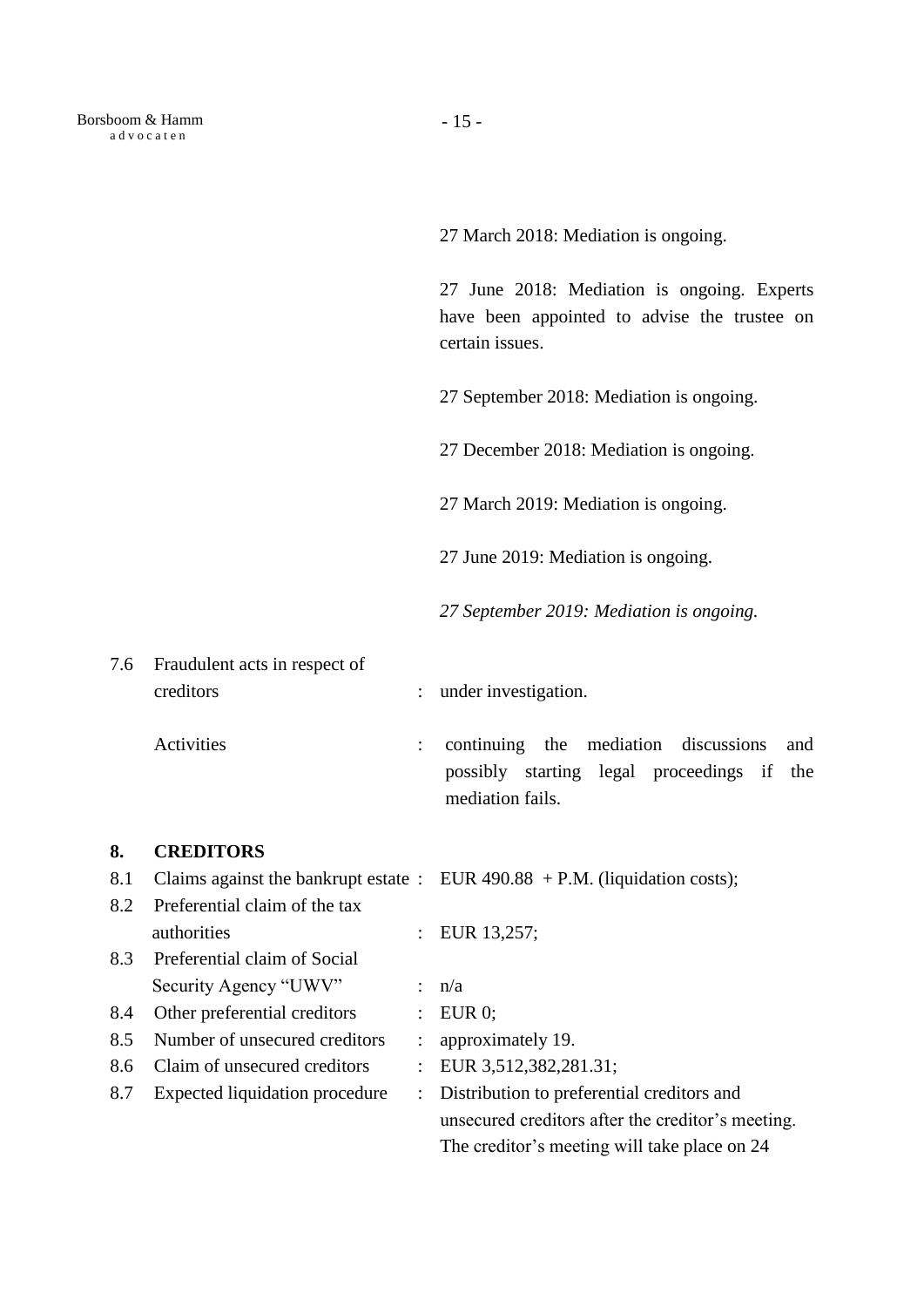January 2018.

27 March 2018: the meeting of creditors took place on 24 January 2018. Except for one disputed claim, all the other submitted claims were validated.

The supervisory judge has referred the trustee and the creditor whose claim was disputed to the claim validation proceedings of 21 March 2018. The creditor has not appeared in court. Therefore the disputed claim was dismissed.

An interim distribution of proceeds is being prepared.

27 June 2018: after having received the assets from Switzerland (see under 6) an interim distribution of proceeds will take place to the unsecured creditors.

27 September 2018: the interim distribution list has been approved by the court. From 17 September 2018 the interim distribution list will be available for ten days for inspection. As soon as it becomes irrevocable (which means that no creditors have lodged an objected against it) an interim distribution of proceeds to the creditors will take place. The claims of the preferential creditors will be fully paid and the claims of the unsecured creditors will be paid for 0.15% respectively 0.35%. The difference between unsecured creditors is caused by the agreement that three unsecured creditors shall not share in the proceeds of the sale of the claim of PPI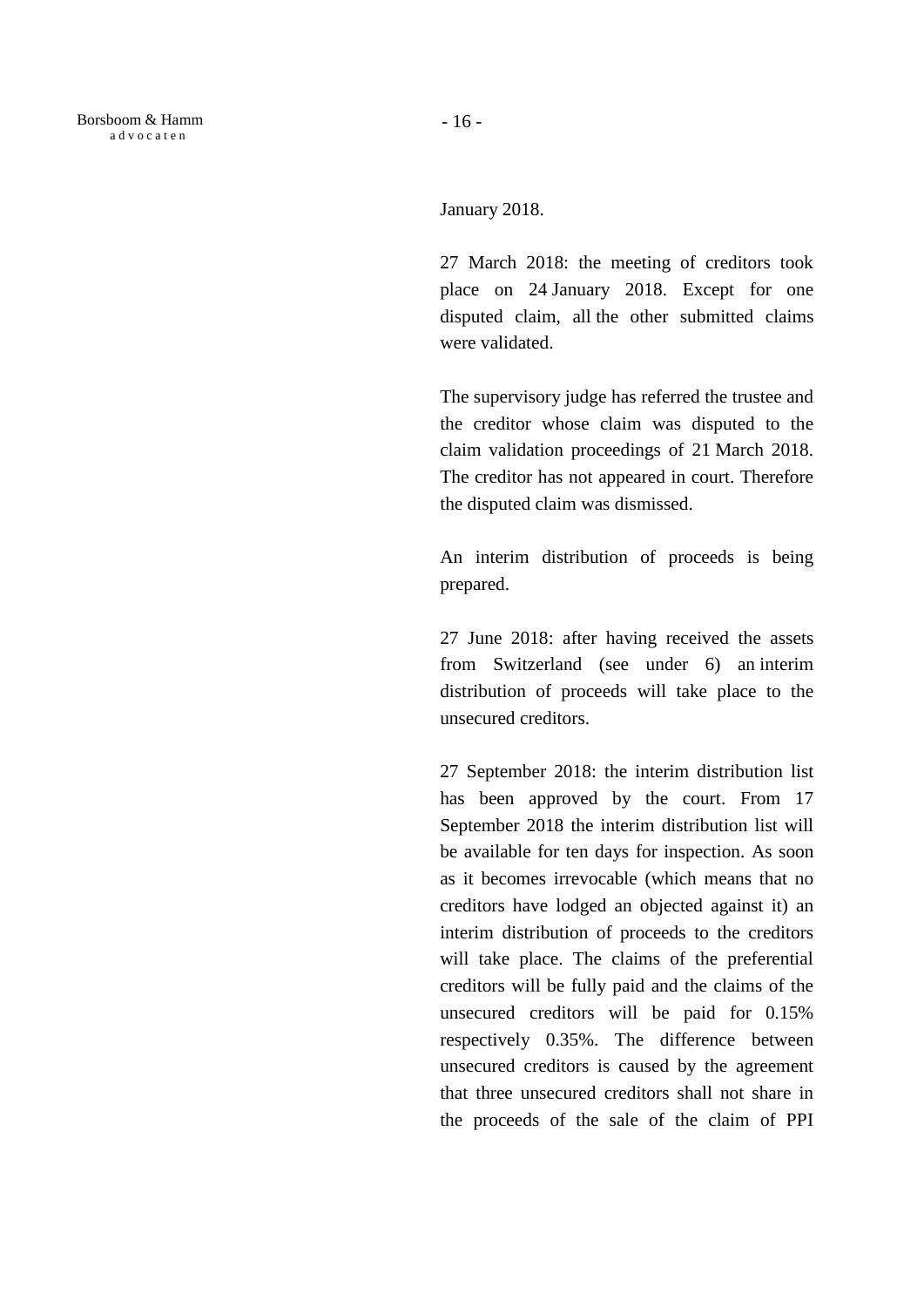against Petroplus Marketing AG (cf. the interim report of 15 January 2015).

27 December 2018: the interim distribution of proceeds has been completed and the trustee has rendered account to the supervisory judge.

Activities : Informing creditors about the state of affairs with regard to the bankruptcy; if and when applicable: making a final distribution to the creditors.

# **9. GUARANTEE**

| 9.1 Guarantee     | : no.   |
|-------------------|---------|
| 9.2 Amount        | : n/a   |
| 9.3 Provided d.d. | : $n/a$ |
|                   |         |

Activities : none.

# **10. MISCELLANEOUS**

| 10.1 Term for liquidation<br>10.2 Plan of action | : an estimation is not possible at this moment;<br>the following activities need to be accomplished:<br>1. mediation;<br>2. further investigation;<br>3. possibly starting legal proceedings with regard<br>to the directors' liability;<br>4. collecting the claims on the debtors (PMAG)/<br>settlement of the Swiss mini-bankruptcy;<br>5. informing creditors about the state of affairs<br>with regard to the bankruptcy; and<br>6. if and when applicable: making a final |
|--------------------------------------------------|---------------------------------------------------------------------------------------------------------------------------------------------------------------------------------------------------------------------------------------------------------------------------------------------------------------------------------------------------------------------------------------------------------------------------------------------------------------------------------|
|                                                  | distribution to the creditors.                                                                                                                                                                                                                                                                                                                                                                                                                                                  |
| 10.3 Submission of next report                   | $\therefore$ December 2019                                                                                                                                                                                                                                                                                                                                                                                                                                                      |

No rights can be claimed from this general report. The trustee does not guarantee the correctness and completeness of the hereby provided information, and this report forms solely